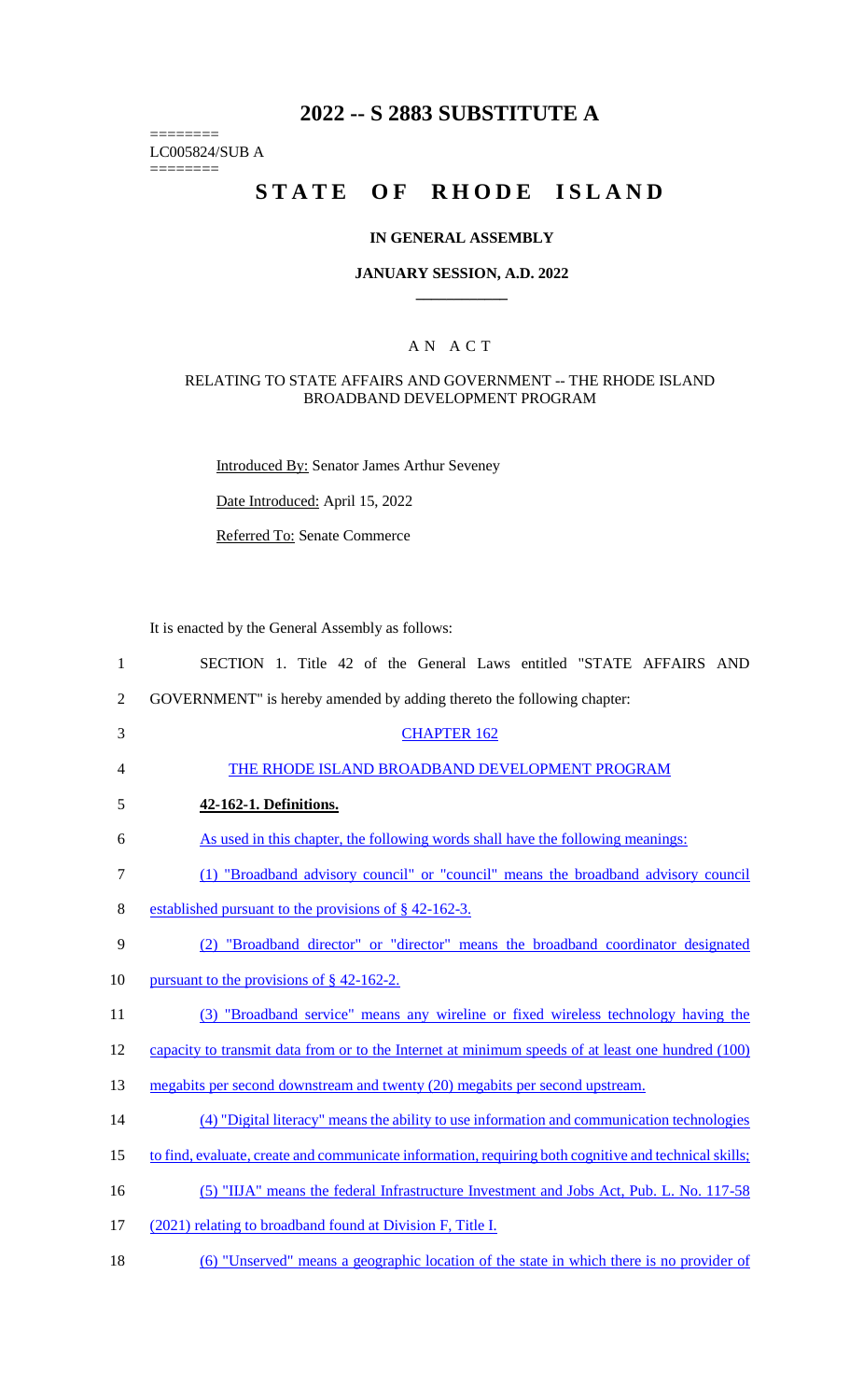1 broadband Internet service that offers dedicated Internet access with a capacity for transmission at 2 a consistent speed of at least twenty-five (25) megabits per second downstream and at least three 3 (3) megabits per second upstream. 4 (7) "Underserved" means a geographic location of the state in which there is no provider 5 of broadband Internet service that offers dedicated Internet access with a capacity for transmission 6 at a consistent speed of at least one hundred (100) megabits per second downstream and at least 7 twenty (20) megabits per second upstream. 8 **42-162-2. Broadband director.**  9 An employee of the commerce corporation shall be designated by the secretary of 10 commerce as the broadband director. The broadband director shall be responsible for connecting 11 and communicating with the National Telecommunications and Information Administration 12 (NTIA) and other federal agencies, as appropriate, to access federal funds for broadband 13 infrastructure deployment solely pursuant to the IIJA, facilitating broadband service adoption, 14 expanding digital literacy for residents experiencing economic hardship, and for future economic 15 development. The broadband director shall meet no less than quarterly with the broadband council. 16 The broadband director shall perform such other duties as assigned by the secretary of commerce. 17 **42-162-3. Broadband advisory council established.**  18 (a) There is hereby established a broadband advisory council for the purpose of performing 19 the duties enunciated in § 42-162-4. 20 (b) The council shall consist of the following nine (9) members: 21 (1) Rhode Island emergency management agency director, or designee. 22 (2) Rhode Island League of Cities and Towns executive director, or designee. 23 (3) A representative of the Boys and Girls Clubs appointed by the senate president. 24 (4) Rhode Island infrastructure bank executive director, or designee. 25 (5) Providence chamber of commerce president, or designee. 26 (6) A member of an organization representing disadvantaged communities, appointed by 27 the speaker of the house. 28 (7) A telecommunications expert appointed by the governor. 29 (8) A telecommunications expert appointed by the senate president. 30 (9) A telecommunications expert appointed by the speaker of the house. 31 (c) Members of the council shall designate a chairperson. 32 (d) Members of the council shall serve without compensation. 33 (e) Vacancies shall be appointed in the same manner as the original appointment. 34 **42-162-4. Duties and powers of broadband advisory council.**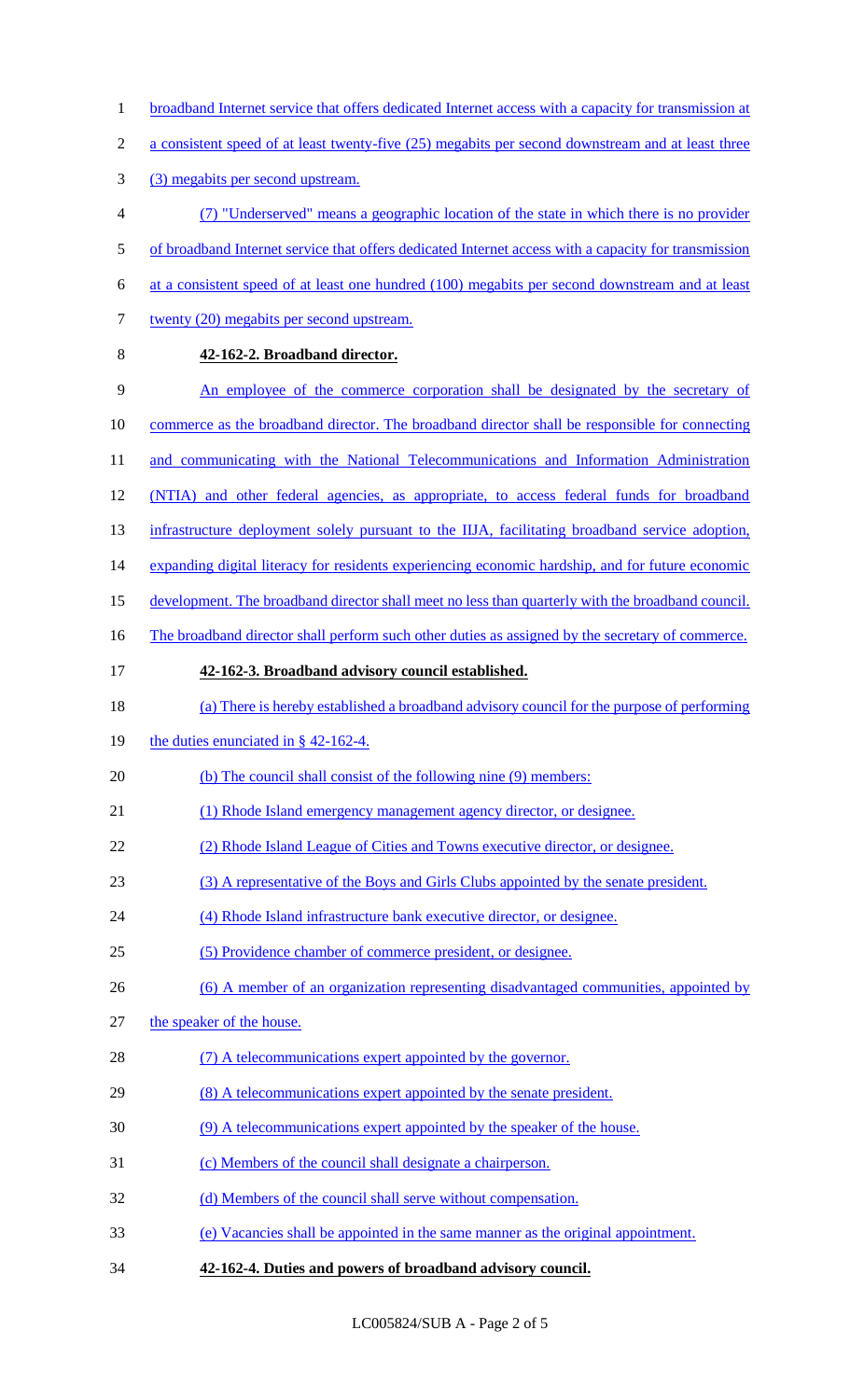- 1 (a) The council in the performance of its duties, shall do all the following:
- 2 (1) Advise the broadband director and develop a strategic plan that addresses the objectives 3 enumerated in § 42-162-2. The plan shall include recommendations for federal funds to be used to: 4 (i) Facilitate targeted high-speed broadband infrastructure projects consistent with 5 requirements set forth in the IIJA through competitive requests for proposals that requires the 6 winning bidder to contribute not less than twenty-five percent (25%) of project costs; provided 7 further, for any federal funds from the IIJA used for broadband infrastructure projects, the council 8 and the commerce corporation shall establish a challenge process, with reasonable timelines, 9 through which information may be provided to the state to challenge a determination as to whether 10 a particular location is eligible for grant funds under the IIJA; 11 (ii) Provide subsidized computing devices, Internet service plan support, including in-home 12 equipment, and digital literacy services to targeted populations experiencing economic hardship 13 including, but not limited to, persons eligible for the temporary assistance for needy families 14 program, the federal supplemental nutrition assistance program, the federal communications 15 commission's affordable connectivity program, the federal communications commission's lifeline 16 program, and those whose household includes a child who is eligible for free or reduced price 17 lunch; 18 (iii) Provide information and advice to increase education, awareness, training, access, 19 equipment, and support about available broadband adoption programs to libraries, schools, colleges 20 and universities, health care providers, and community support organizations; and 21 (iv) In consultation with the governor's workforce board, develop a statewide curriculum 22 for advanced digital skills training to establish a talent pipeline matching job seekers and 23 historically underrepresented populations and Rhode Island employers. 24 (b) The council shall work in collaboration with the commerce corporation and other quasi-25 public and nonprofit entities and state agencies, as appropriate, and may provide advisory assistance 26 for the purposes of addressing the objectives enumerated in  $\S$  42-162-2. 27 **42-162-5. Funding.**  28 In addition to any appropriations by the state for the council to perform its duties, the 29 broadband director, in coordination with the broadband advisory council, shall apply for and accept 30 any federal funds or grants made available pursuant to the IIJA as appropriate to perform the 31 functions of this chapter. 32 **42-162-6. Administrative support to broadband advisory council.**  33 The commerce corporation shall be responsible for providing administrative and other
- 34 support services to the council.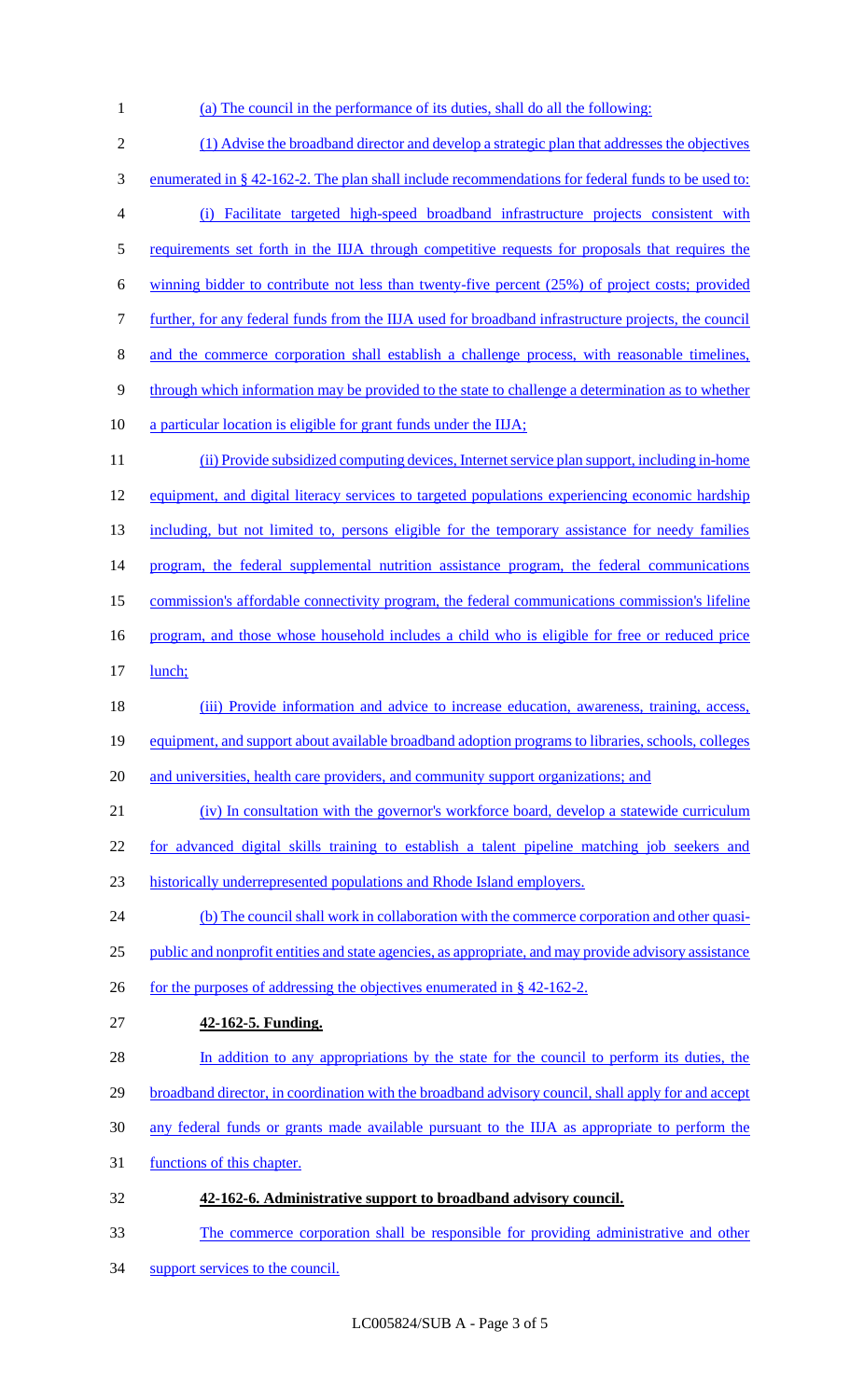# 1 **42-162-7. Meetings and reporting.**

- 2 The council shall meet at least quarterly and shall report at least annually on or before
- 3 December 31 of each year to the general assembly on its findings and recommendations to include,
- 4 but not limited to, recommendations for proposed legislation to further the purposes of this chapter.
- 5 SECTION 2. This act shall take effect upon passage.

======== LC005824/SUB A ========